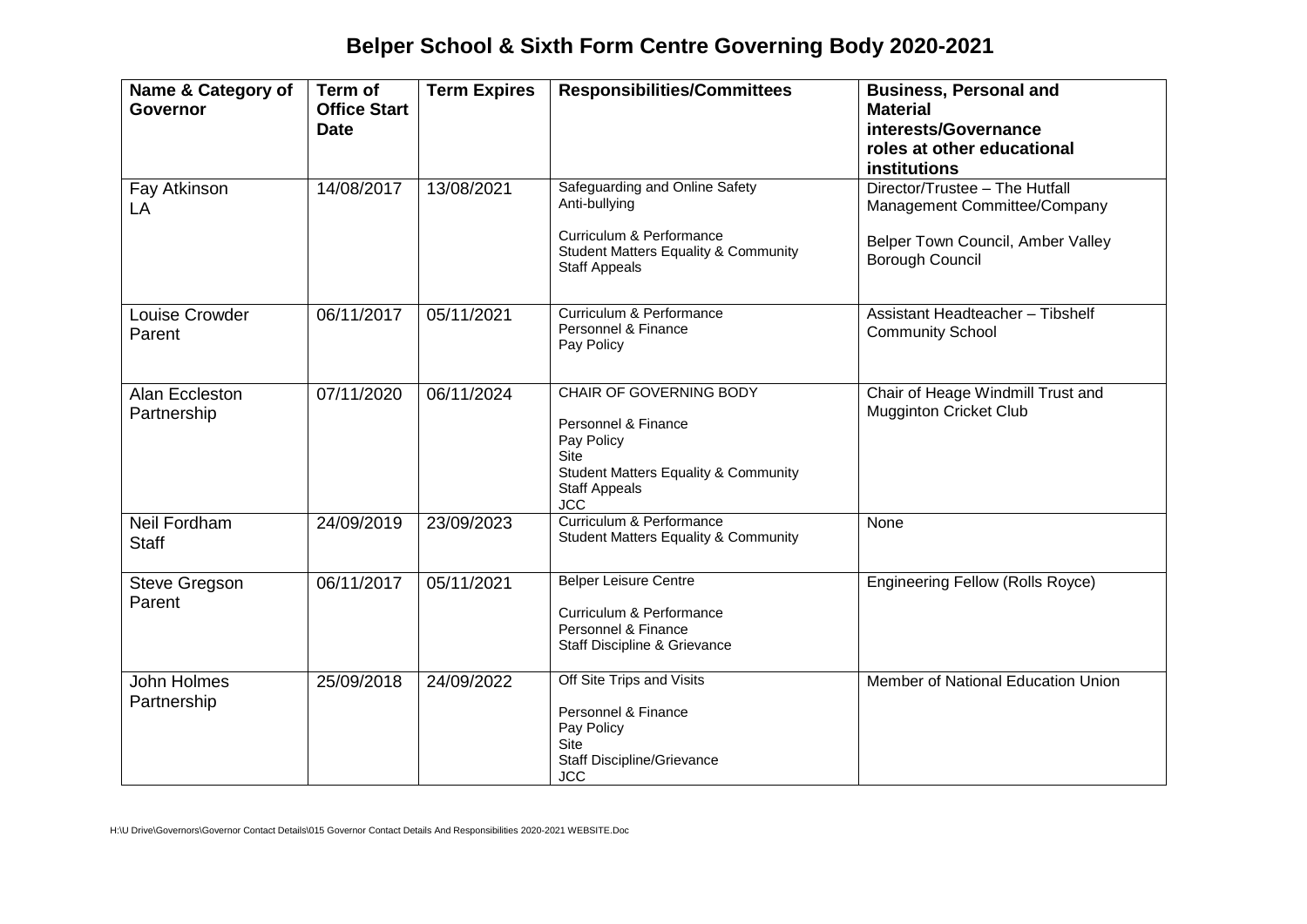## **Belper School & Sixth Form Centre Governing Body 2020-2021**

| Name & Category of<br>Governor     | Term of<br><b>Office Start</b><br><b>Date</b> | <b>Term Expires</b> | <b>Responsibilities/Committees</b>                                                                             | <b>Business, Personal and Material</b><br>interests/Governance roles at other<br>educational institutions |
|------------------------------------|-----------------------------------------------|---------------------|----------------------------------------------------------------------------------------------------------------|-----------------------------------------------------------------------------------------------------------|
| Nick Kemp<br>Parent                | 07/11/2020                                    | 06/11/2024          |                                                                                                                | Information pending                                                                                       |
| <b>Claire Lightfoot</b><br>Parent  | 09/11/2018                                    | 08/11/2022          | <b>SEND</b><br><b>Student Matters Equality &amp; Community</b><br><b>Staff Appeals</b>                         | None                                                                                                      |
| Layla Marshall<br>Co-opted         | 7/11/2019                                     | 6/11/2023           | <b>JCC</b><br>Staff Discipline & Grievance<br>Student Matters, Equality & Community                            | Information pending                                                                                       |
| <b>Lisa Salton</b><br>Co-opted     | 01/09/2019                                    | 31/08/2023          | <b>FGB Equality Champion</b><br>Personnel & Finance<br>Pay Policy<br>Site<br><b>Staff Discipline/Grievance</b> | None                                                                                                      |
| Sue Stone-Makin<br>Parent          | 10/11/2018                                    | 9/11/2022           | Curriculum & Performance<br>Site<br>Staff Discipline/Grievance                                                 | None                                                                                                      |
| Marie-Lou Tidmarsh<br>Co-opted     | 7/11/2019                                     | 6/11/2023           | Student Matters, Equality & Community<br>Site                                                                  | Information pending                                                                                       |
| <b>Adam Walton</b><br><b>Staff</b> | 24/03/2018                                    | 23/03/2022          | Site<br>Student Matters, Equality & Community                                                                  | None                                                                                                      |
| Ashley Welch<br>Co-opted Staff     | 01/09/2019                                    | 31/08/2023          | Curriculum & Performance<br>Personnel & Finance<br>Pay Policy                                                  | Spouse of member of school staff                                                                          |

H:\U Drive\Governors\Governor Contact Details\015 Governor Contact Details And Responsibilities 2020-2021 WEBSITE.Doc